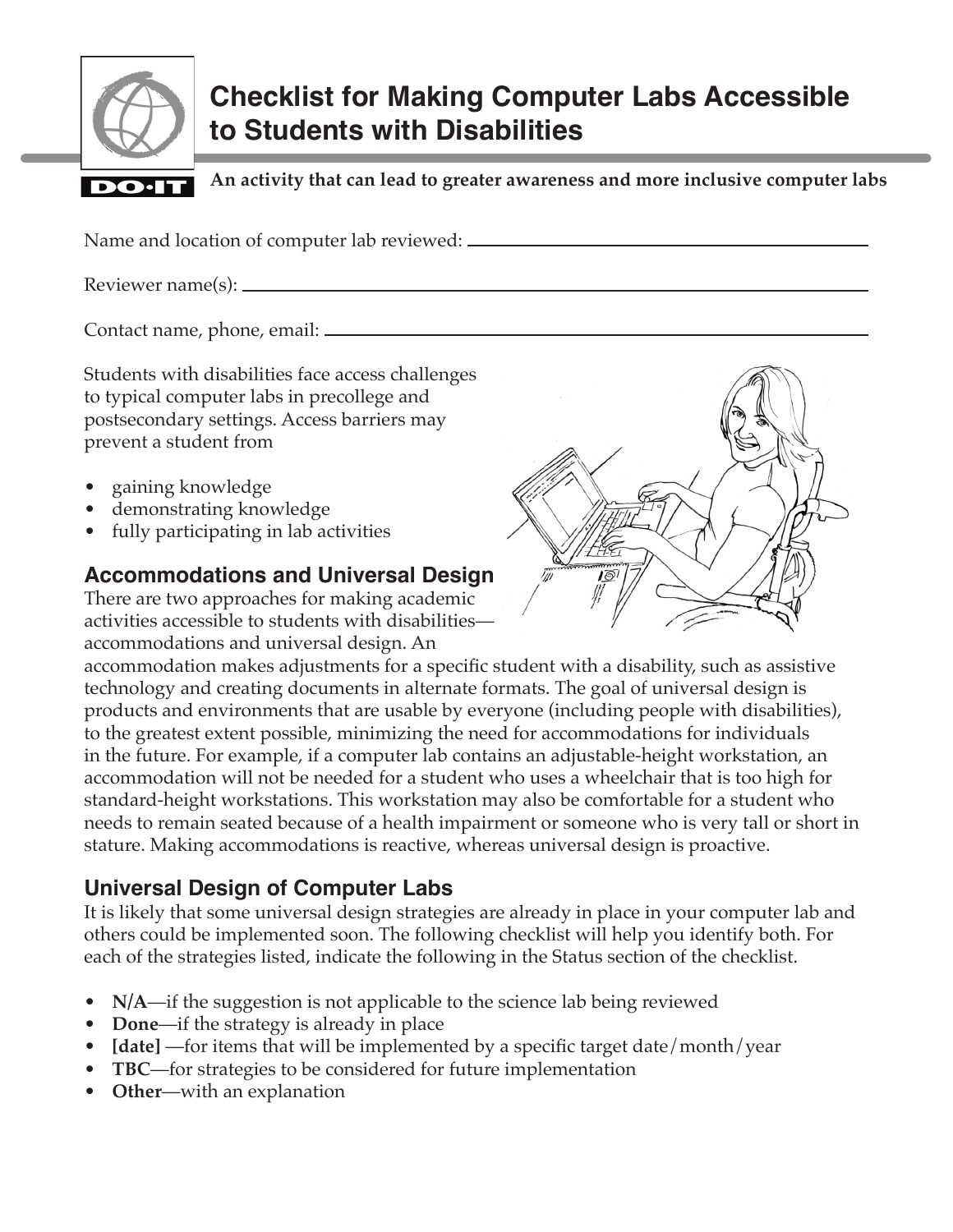| <b>Status</b> | Strategy, Planning, Policies, and<br>Evaluation                                                                             | <b>Comments</b> |
|---------------|-----------------------------------------------------------------------------------------------------------------------------|-----------------|
|               | Are people with disabilities included in<br>planning and evaluating lab products and<br>services?                           |                 |
|               | Do you require that accessibility be<br>considered in the procurement process for<br>computer hardware and software?        |                 |
|               | Do you have a procedure to ensure a<br>timely response to requests for disability-<br>related accommodations?               |                 |
|               | Are disability-related access issues<br>addressed in your evaluation methods?                                               |                 |
|               | <b>Physical Environments</b>                                                                                                |                 |
|               | Are parking areas, pathways, and<br>entrances to the building wheelchair-<br>accessible and clearly marked?                 |                 |
|               | Are all levels of the facility connected via<br>an accessible route of travel?                                              |                 |
|               | Are there high-contrast, large-print signs<br>to and throughout the lab?                                                    |                 |
|               | Is at least part of a service counter or<br>desk at a height accessible from a seated<br>position?                          |                 |
|               | Are aisles wide and clear of obstructions<br>for wheelchair users as well as people<br>with mobility or visual impairments? |                 |
|               | Are there quiet work or meeting areas<br>where noise and other distractions are<br>minimized?                               |                 |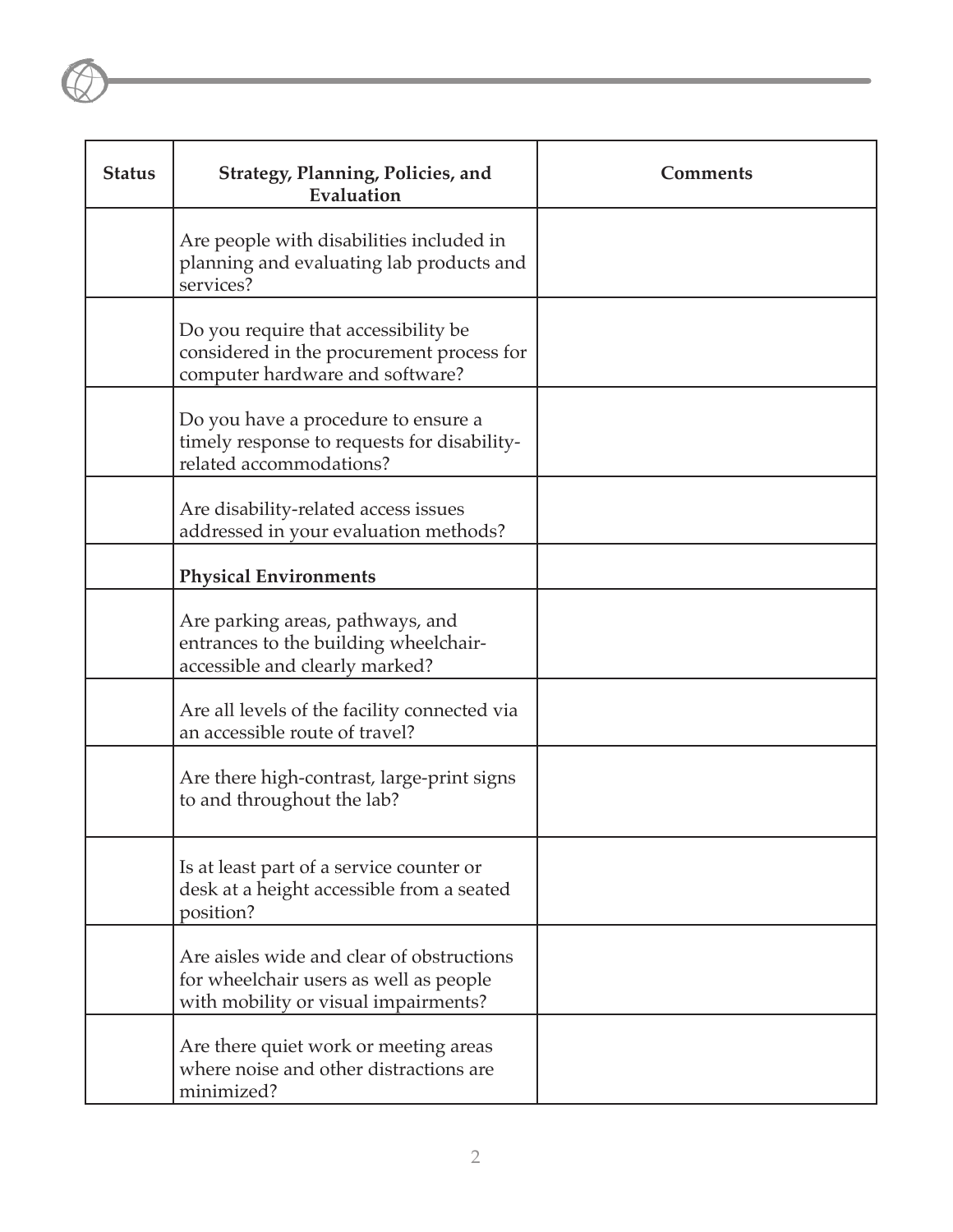| <b>Status</b> | <b>Strategy, Planning, Policies, and</b><br>Evaluation                                                                                                      | <b>Comments</b> |
|---------------|-------------------------------------------------------------------------------------------------------------------------------------------------------------|-----------------|
|               | <b>Lab Staff</b>                                                                                                                                            |                 |
|               | Are staff members familiar with<br>the availability and use of assistive<br>technology and alternate document<br>formats?                                   |                 |
|               | Do staff members know how to respond<br>to requests for disability-related<br>accommodations such as sign language<br>interpreters?                         |                 |
|               | <b>Information Resources</b>                                                                                                                                |                 |
|               | Do pictures in your publications and<br>website include people with disabilities?                                                                           |                 |
|               | In key publications, do you include a<br>statement about procedures for requesting<br>disability-related accommodations?                                    |                 |
|               | Are all printed publications available<br>(immediately or in a timely manner) in<br>alternate formats such as Braille, large<br>print, and electronic text? |                 |
|               | Can lab publications be reached from a<br>seated position?                                                                                                  |                 |
|               | Do electronic resources, including web<br>pages, adhere to accessibility guidelines or<br>standards?                                                        |                 |
|               | Hardware                                                                                                                                                    |                 |
|               | Is an adjustable-height table available<br>for each type of workstation in the lab?<br>Can the height be adjusted from a seated<br>position?                |                 |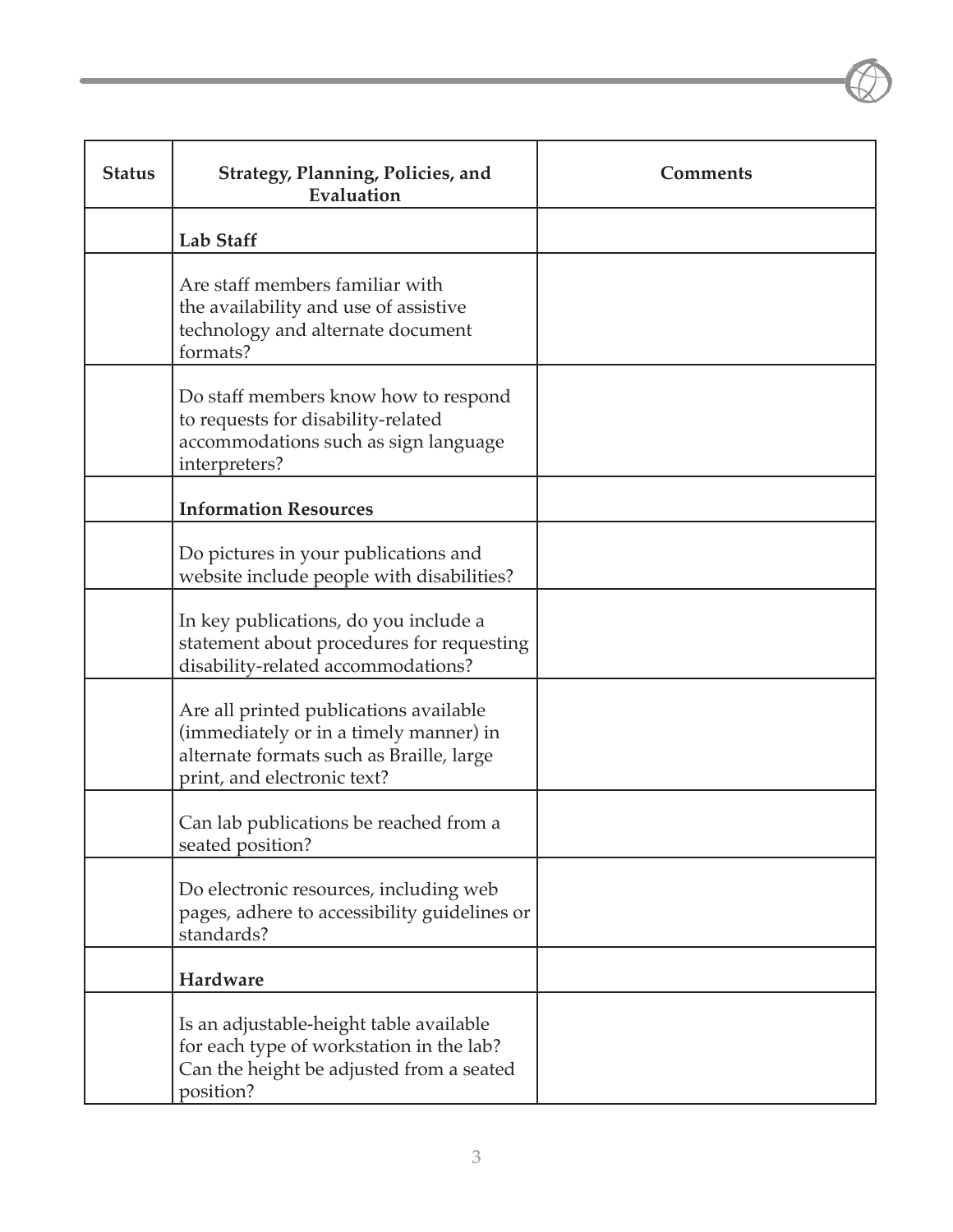| <b>Status</b> | Strategy, Planning, Policies, and<br>Evaluation                                                                                                   | <b>Comments</b> |
|---------------|---------------------------------------------------------------------------------------------------------------------------------------------------|-----------------|
|               | Is at least one large monitor available<br>so that a larger amount of screen can be<br>viewed while magnified?                                    |                 |
|               | Is equipment marked with large-print<br>and/or Braille labels?                                                                                    |                 |
|               | Can controls on computers, printers,<br>scanners, and other information<br>technology be reached from a seated<br>position?                       |                 |
|               | Are adequate work areas available for<br>both right- and left-handed users?                                                                       |                 |
|               | Do you provide alternate hardware to<br>replace the standard mouse and/or<br>keyboard (e.g., a trackball, mini-keyboard,<br>one-handed keyboard)? |                 |
|               | Do you provide special software that is<br>beneficial to students with disabilities<br>(e.g., screen reading, idea organizers)                    |                 |
|               | Is it easy for lab visitors with disabilities<br>to know what assistive hardware and<br>software is available in the lab?                         |                 |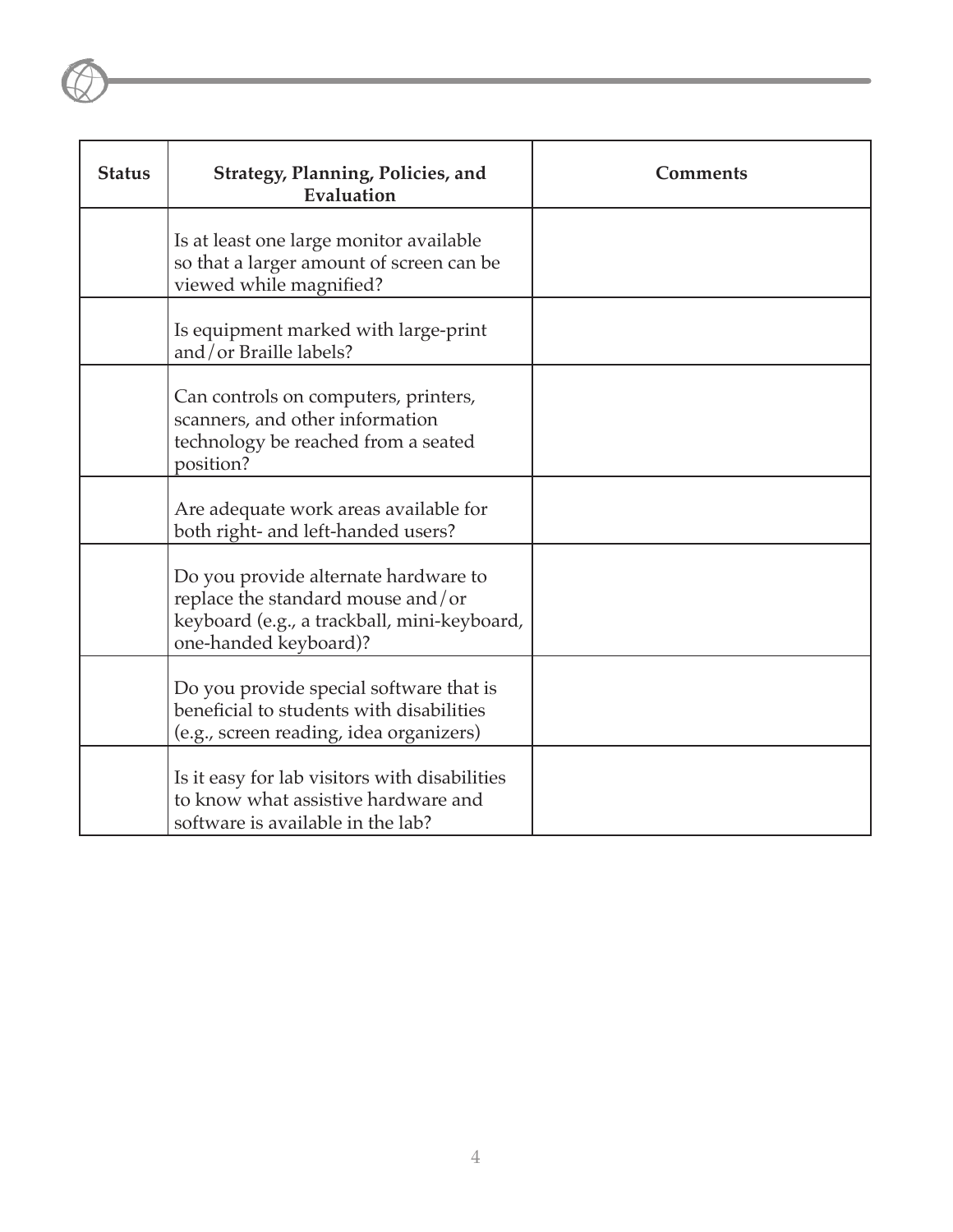Overall, how accessible do you think this facility is for people with the disabilities listed below? Explain your responses. In the second column summarize the most important recommendations for making the facility/program more welcoming and accessible to people with these types of disabilities.

| <b>Disability Type and Access Issues</b> | <b>Accessibility Recommendations</b> |
|------------------------------------------|--------------------------------------|
| Blind with low vision                    |                                      |
| Deaf or hard of hearing                  |                                      |
| Mobility impairment                      |                                      |
| Learning or other invisible disability   |                                      |
| Other disability                         |                                      |

Other comments about this checklist, this facility/program, and/or your overall experience: